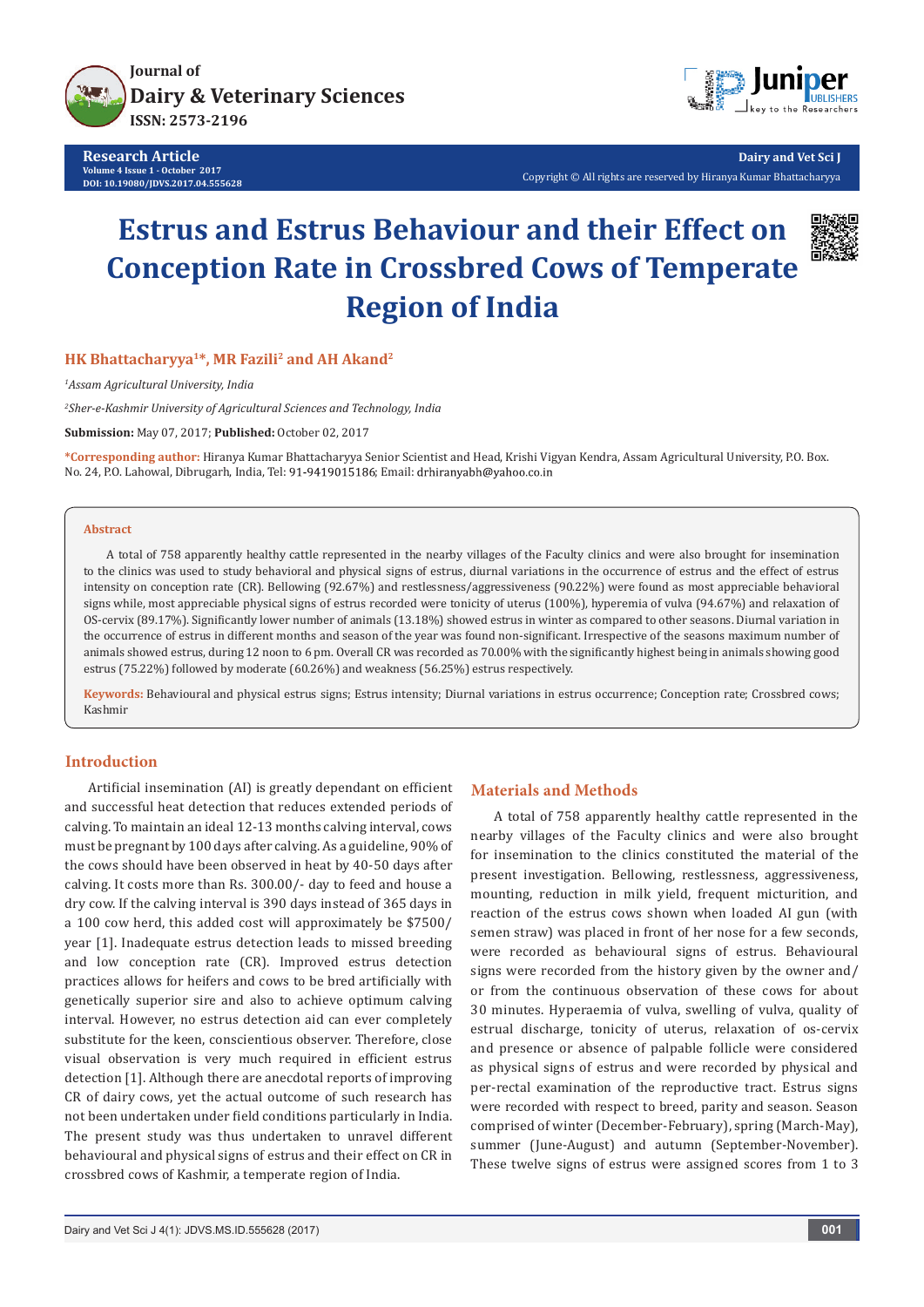(Table 1) in ascending order. Every animal was given a total score of 12-36 determined after adding individual values of various estrus signs. Depending upon the individual total scores, estrus was categorized as good, moderate and weak with a total score of 31-36, 19-30 and 12-18 for respective category. Insemination to the animals found in estrus, was carried out with frozen thawed

semen having at least 50% post-thaw motility and 30 million spermatozoa per dose by a single gynaecologist using traditional thumb (am-pm) rule of insemination. The CR was determined with respect to type of estrus and was compared with Pearson's chi-square test [2].

#### **Table 1:** Estrus category.

|                                   |                                                             | <b>Scores</b>                                                                                      |                                                       |                      |  |  |  |  |  |  |
|-----------------------------------|-------------------------------------------------------------|----------------------------------------------------------------------------------------------------|-------------------------------------------------------|----------------------|--|--|--|--|--|--|
|                                   | <b>Estrus Signs</b>                                         | 3                                                                                                  | $\overline{2}$                                        | $\mathbf{1}$         |  |  |  |  |  |  |
|                                   | 1. Bellowing                                                | Continuous                                                                                         | Intermittent                                          | Absent               |  |  |  |  |  |  |
|                                   | 2. Restlessness/<br>aggressiveness                          | More                                                                                               | Less                                                  | Absent               |  |  |  |  |  |  |
| A. Behaviuoral signs of<br>estrus | 3. Mounting and/or<br>allowing mounting by<br>other animals | Mounting and/or allowing<br>mounting by other animals<br>with attempt to mount milkers<br>as well. | Mounting and/or allowing<br>mounting by other animals | Absent               |  |  |  |  |  |  |
|                                   | 4. Reduction in milk yield                                  | $>50\%$                                                                                            | < 50%                                                 | No reduction         |  |  |  |  |  |  |
|                                   | 5. Frequent micturition                                     | More                                                                                               | Less                                                  | Absent               |  |  |  |  |  |  |
|                                   | 6. Reaction                                                 | Sniffing and trying                                                                                | Sniffing and                                          | No reaction          |  |  |  |  |  |  |
|                                   | 1. Hyperaemia of vulva                                      | Intense                                                                                            | Less intense                                          | No hyperaemia        |  |  |  |  |  |  |
|                                   | 2. Swelling of vulva                                        | Intense                                                                                            | Less intense                                          | No swelling          |  |  |  |  |  |  |
|                                   | 3. Estrual discharge                                        | Copious                                                                                            | Scanty                                                | No discharge         |  |  |  |  |  |  |
| B. Physical signs of<br>estrus    | 4. Tonicity of uterus                                       | Pronounced                                                                                         | Moderate                                              | Mild                 |  |  |  |  |  |  |
|                                   | 5. Relaxation of os-cervix                                  | Completely dilated                                                                                 | Partially dilated                                     | Un-dilated           |  |  |  |  |  |  |
|                                   | 6. Presence/absence of<br>palpable follicle                 | Large palpable follicle                                                                            | Small palpable follicle                               | No palpable follicle |  |  |  |  |  |  |
|                                   | Maximum total scores                                        | 36                                                                                                 | 24                                                    | 12                   |  |  |  |  |  |  |

#### **Results and Discussion**

Out of 758 cattle presented for AI, 721 cows were found actually in estrus. Merely 5% (4.88%) animals were not found in estrus at the time of presentation of these animals. This reflects good literacy amongst the people of this locality regarding estrus detection of their cows.

## **Behavioural Signs of Estrus**

Different behavioural signs of estrus and their occurrence have been depicted in (Table 2). In the present study, bellowing and restlessness/ aggressiveness were found as most appreciable signs of estrus which were recorded in more than 90% cases (Table 2). Mounting and/ or allowing mounting by other animals were observed in about 80% animals, of which some (34.44%)

animals were so aggressive that they tried to mount milkers as well. Earlier reports indicated that bellowing, mounting and restlessness are most frequently observed signs of estrus [3]. [1] reported that standing heat or allowing to mount other cows when she stands is the most reliable heat sign; however, all riders are not necessarily in heat. Moreover, 5% of all pregnant cows and heifers also stands immobile when mounted by herdmates or by a bull. Reduction in milk yield and frequent micturition were observed in 81.91 and 72.16% cases respectively. Eighty percent estrous animals showed either sniffing and trying to lick (52%) the AI gun or sniffing and trying to lick the gun with peculiar flehmen posture (32%) when loaded AI gun with semen filled straw was placed in front of her nose. This might be due to receptive stage of the cow as she desires to mate.

| Table 2: Behavioural signs of estrus and their occurrence with respect to breed, parity and season. |  |  |  |  |  |
|-----------------------------------------------------------------------------------------------------|--|--|--|--|--|
|-----------------------------------------------------------------------------------------------------|--|--|--|--|--|

| <b>Behavioural</b><br><b>Signs of Estrus</b> | Type of<br><b>Estrus</b> | <b>Breed</b> |                | Parity |                 |                 |                 |                 |                  | <b>Season</b> |        |         |              | <b>Overall</b> |
|----------------------------------------------|--------------------------|--------------|----------------|--------|-----------------|-----------------|-----------------|-----------------|------------------|---------------|--------|---------|--------------|----------------|
|                                              |                          | CB/J         | CB/<br>HF      | Heifer | 1 <sup>st</sup> | 2 <sup>nd</sup> | 3 <sup>rd</sup> | 4 <sup>th</sup> | $5th$ &<br>above | <b>Spring</b> | summer | Autumnn | Winter       | (%)            |
| Bellowing<br>$(n=450)$                       | Continuous               | 291          | 53             | 25     | 47              | 92              | 88              | 56              | 36               | 51            | 148    | 128     | 17           | 344<br>(76.44) |
|                                              | Intermittent             | 65           | 8              | 4      | 23              | 16              | 13              | 10              | $\overline{ }$   | q             | 27     | 30      |              | 73<br>16.22    |
|                                              | Absent                   | 26           | $\overline{ }$ | 3      | 14              | 13              | 3               | 0               | $\Omega$         |               | 20     | 13      | $\mathbf{0}$ | 33<br>(7.33)   |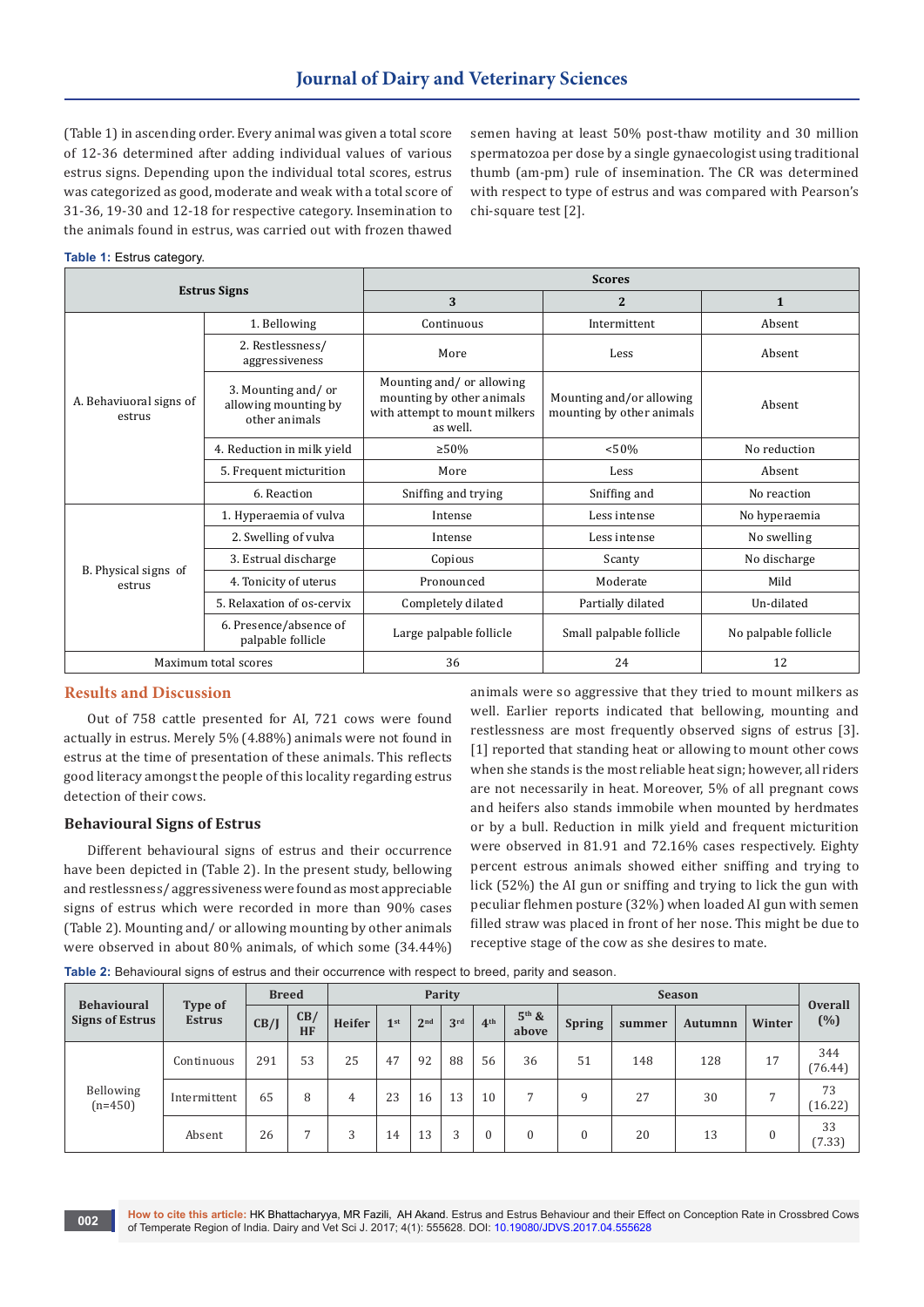# **Journal of Dairy and Veterinary Sciences**

| Restlessness/<br>aggressiveness<br>$(n=450)$ | More<br>aggressive                          | 293 | 50 | 27             | 50 | 90 | 75 | 52             | 49             | 50             | 145 | 126 | 22             | 343<br>(76.22) |
|----------------------------------------------|---------------------------------------------|-----|----|----------------|----|----|----|----------------|----------------|----------------|-----|-----|----------------|----------------|
|                                              | Less<br>aggressive                          | 58  | 5  | 5              | 20 | 15 | 10 | 11             | $\overline{2}$ | 10             | 23  | 28  | $\overline{2}$ | 63<br>(14.00)  |
|                                              | Not<br>aggressive                           | 35  | 9  | 6              | 11 | 12 | 6  | 5              | $\overline{4}$ | $\overline{4}$ | 18  | 12  | 10             | 44<br>(9.78)   |
| Mounting                                     | Mounting<br>animals +<br>milkers as<br>well | 139 | 16 | 16             | 23 | 29 | 36 | 26             | 25             | 21             | 45  | 62  | 27             | 155<br>(34.44) |
| $(n=450)$                                    | Mounting<br>animal only                     | 188 | 19 | 23             | 49 | 32 | 38 | 26             | 39             | 27             | 82  | 61  | 37             | 207<br>(46.00) |
|                                              | Absent                                      | 62  | 26 | 13             | 23 | 22 | 13 | 10             | $\overline{7}$ | 18             | 30  | 34  | 6              | 88<br>(19.56)  |
|                                              | $\geq 50\%$                                 | 45  | 13 | $\blacksquare$ | 11 | 17 | 10 | $\overline{7}$ | 13             | 6              | 39  | 10  | 3              | 58<br>(14.58)  |
| Reduction in<br>milk yield (n<br>$= 398$     | < 50%                                       | 239 | 29 | $\overline{a}$ | 57 | 88 | 66 | 34             | 23             | 39             | 109 | 107 | 13             | 268<br>(67.33) |
|                                              | No reduction                                | 62  | 10 | $\overline{a}$ | 34 | 10 | 18 | 3              | $\overline{7}$ | 5              | 32  | 32  | 3              | 72<br>(18.09)  |
|                                              | More<br>frequent                            | 142 | 16 | 11             | 24 | 49 | 38 | 25             | 11             | 15             | 73  | 65  | 5              | 158<br>(35.19) |
| Frequent<br>micturition<br>$(n=450)$         | Less<br>frequent                            | 148 | 18 | 13             | 26 | 52 | 37 | 24             | 14             | 17             | 76  | 66  | $\overline{7}$ | 166<br>(36.97) |
|                                              | Absent                                      | 114 | 11 | 25             | 12 | 26 | 25 | 16             | 21             | 35             | 62  | 23  | 5              | 125<br>(27.84) |
| Reaction<br>$(n=450)$                        | Sniffing and<br>tried to lick<br>+ flehmen  | 117 | 27 | 20             | 27 | 37 | 32 | 10             | 18             | 18             | 51  | 71  | $\overline{4}$ | 144<br>(32.00) |
|                                              | Sniffing and<br>tried to lick               | 212 | 22 | 15             | 41 | 62 | 54 | 41             | 21             | 36             | 59  | 134 | 5              | 234<br>(52.00) |
|                                              | No reaction                                 | 53  | 19 | $\overline{2}$ | 23 | 24 | 10 | 10             | 3              | 18             | 13  | 32  | 3              | 72<br>(16.00)  |

### **Physical Signs of Estrus**

Various physical signs of estrus and their occurrence have been shown in Table 3. The most appreciable physical signs of estrus recorded was tonicity of uterus (100%) followed by hyperaemia of vulva (94.67%) and relaxation of OS-cervix (89.17%) [4] reported that uterine tonicity and relaxation of OScervix ate two important physical indicators for measuring estrus intensity in cows. Swelling of vulva was recorded in 88.89% cases. Vulva generally remains wrinkled or occasionally becomes smoother in non-estrous cows. Stringy clear mucus discharge can also be seen in the gutter or on the ground where an estrous cow had been resting (Keown and Kononoff, 2007). In this study, estrual discharge was recorded either copious (36.22%) or scanty (14.89%) in 63.78% cases together and in remaining 36.22% cases no discharge was found. Sometimes discharge

came out during manipulation of reproductive tract by per-rectal examination. In most of the cases, scanty to no discharge was recorded in the animals which were examined after 14-16 hours from the onset of behaviuoral estrus; while as copious discharge was found in those animals, which were examined within 12 hours of estrus. This supports the earlier observation in cow [5] and goat [6] that estrual discharge is copious in early estrus and scanty or absent in late estrus. Follicle could be palpated only in 66.83% cases. By naked hand whether a follicle can be palpated or not that depends on the stage of estrus. In an animal where follicle is not palpated during early estrus, it may be palpated in the same animal which is examined during late estrus. In our study, follicle could be palpated in 81.91% (326/ 398) cases when another second examination was carried out 24 hours after the first. Moreover in delayed ovulators there is very less chance that follicle is palpated in early estrus.

**Table 3:** Physical signs of estrus and their occurrence with respect to breed, parity and season.

| <b>Behavioural</b><br>Signs of<br><b>Estrus</b> |                          |      | <b>Breed</b>     | Parity |        |     |                 |                 | <b>Season</b>    |               |        |         |        |                       |
|-------------------------------------------------|--------------------------|------|------------------|--------|--------|-----|-----------------|-----------------|------------------|---------------|--------|---------|--------|-----------------------|
|                                                 | Type of<br><b>Estrus</b> | CB/J | CB/<br><b>HF</b> | Heifer | $1$ st | 2nd | 3 <sup>rd</sup> | 4 <sup>th</sup> | $5th$ &<br>above | <b>Spring</b> | summer | Autumnn | Winter | <b>Overall</b><br>(%) |
| Hypearaemia<br>of vulva $(n =$<br>450)          | Intense                  | 188  | 36               | 22     | 38     | 63  | 57              | 22              | 22               | 25            | 113    | 79      |        | 224<br>(49.78)        |

**How to cite this article:**HK Bhattacharyya, MR Fazili, AH Akand. Estrus and Estrus Behaviour and their Effect on Conception Rate in Crossbred Cows of Temperate Region of India. Dairy and Vet Sci J. 2017; 4(1): 555628. DOI: [10.19080/JDVS.2017.04.555628](http://dx.doi.org/10.19080/JDVS.2017.04.555628) **<sup>003</sup>**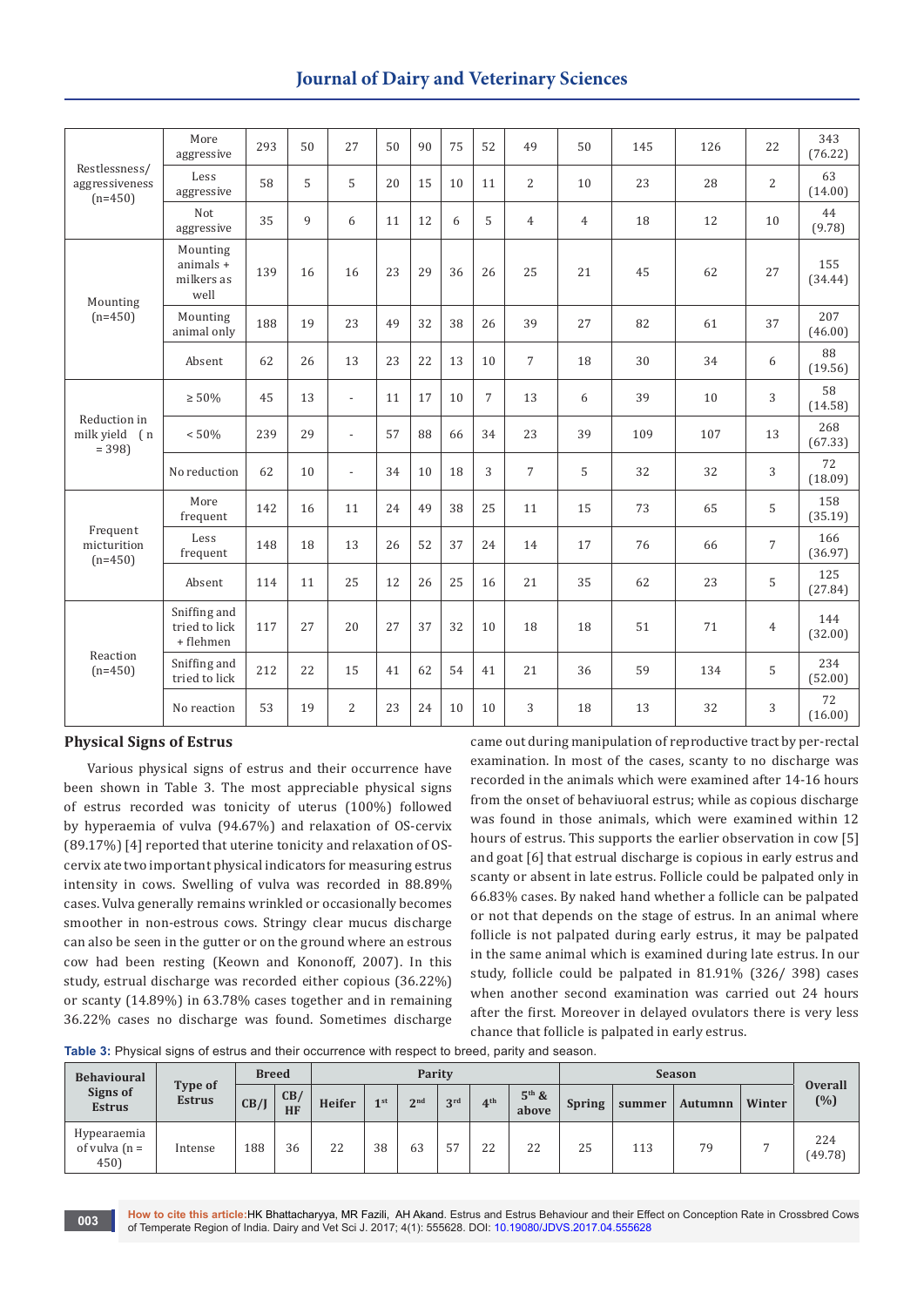## **Journal of Dairy and Veterinary Sciences**

|                                                   | Less intense                  | 170 | 32 | 16             | 60             | 44 | 44             | 22             | 16           | 25             | 95  | 66  | 16             | 202<br>(44.89) |
|---------------------------------------------------|-------------------------------|-----|----|----------------|----------------|----|----------------|----------------|--------------|----------------|-----|-----|----------------|----------------|
|                                                   | N <sub>o</sub><br>hyperaemia  | 21  | 3  | 3              | $\Omega$       | 9  | 6              | 3              | 3            | 3              | 3   | 18  | $\mathbf{0}$   | 24 (5.33)      |
|                                                   | Intense                       | 148 | 25 | 19             | 50             | 50 | 35             | 13             | 6            | 13             | 63  | 75  | 22             | 173<br>(38.44) |
| Swelling of<br>vulva $(n =$<br>450)               | Less intense                  | 179 | 48 | $\mathbf{Q}$   | 60             | 53 | 44             | 36             | 25           | 25             | 79  | 116 | 7              | 227<br>(50.44) |
|                                                   | No swelling                   | 47  | 3  | 6              | 6              | 9  | 16             | $\overline{7}$ | 6            | 6              | 25  | 16  | 3              | 50<br>(11.11)  |
| <b>Ouality</b><br>of estrual<br>discharge         | Copious                       | 185 | 35 | 13             | 44             | 62 | 49             | 40             | 12           | 13             | 97  | 84  | 26             | 220<br>(48.89) |
| $(n = 450)$                                       | Scanty                        | 45  | 22 | 12             | $\overline{2}$ | 40 | $\overline{4}$ | 9              | $\mathbf{0}$ | 18             | 31  | 9   | 9              | 67<br>(14.89)  |
|                                                   | N <sub>0</sub><br>discharge   | 145 | 18 | 22             | 26             | 22 | 53             | 22             | 18           | 40             | 88  | 31  | 44             | 163<br>(36.22) |
| Tonicity of                                       | Pronounced                    | 227 | 47 | 15             | 49             | 64 | 67             | 47             | 32           | 35             | 116 | 101 | 22             | 274<br>(68.84) |
| uterus (n<br>$= 398$                              | Moderate                      | 96  | 18 | $\overline{7}$ | 42             | 35 | 22             | 3              | 5            | 15             | 54  | 27  | 18             | 114<br>(28.64) |
|                                                   | Mild                          | 5   | 5  | 5              | $\Omega$       | 5  | $\theta$       | $\overline{0}$ | $\mathbf{0}$ | $\theta$       | 3   | 5   | $\overline{2}$ | 10(2.51)       |
|                                                   | Completely<br>dilated         | 243 | 40 | 18             | 53             | 68 | 71             | 38             | 35           | 25             | 129 | 96  | 33             | 283<br>(71.28) |
| Relaxation of<br>os-cervix (n<br>$= 397$          | Partially<br>dilated          | 58  | 13 | 8              | 20             | 25 | 10             | 5              | 3            | 23             | 25  | 20  | 3              | 71<br>(17.88)  |
|                                                   | Un-dilated                    | 30  | 13 | 8              | 15             | 11 | $\overline{2}$ | 2              | 5            | 3              | 20  | 15  | 5              | 43<br>(10.83)  |
| Presence/<br>absence of<br>follicle (n<br>$= 398$ | Large<br>palpable<br>follicle | 78  | 12 | 13             | 25             | 21 | 13             | 13             | 5            | $\overline{7}$ | 29  | 25  | 29             | 90<br>(22.61)  |
|                                                   | Small<br>palpable<br>follicle | 154 | 22 | 11             | 34             | 42 | 38             | 30             | 21           | 18             | 54  | 90  | 14             | 176<br>(44.22) |
|                                                   | No palpable<br>follicle       | 111 | 21 | 20             | 29             | 19 | 32             | 12             | 20           | $\overline{4}$ | 57  | 57  | 14             | 132<br>(33.17) |

#### **Seasonal and Diurnal Variation of Estrus**

Significantly lower number of animals (13.18%) showed estrus in winter as compared to other seasons. Although animals showing estrus in spring, summer and autumn season were varied, but statistically there was no significant difference amongst these three seasons (Table 4). Under agro-climatic condition of Kashmir cattle are stall-feed during winter and there is no supply of green fodder in this period leading to

reduced intake of vitamins and minerals. These factors could lead to occurrence of various reproductive disorders including anestrum [7]. Moreover extreme cold can directly affect reproductive capacity of animals [8]. Similar to the condition of summer infertility in buffaloes as observed in some hot parts of India during summer, reproductive capacity of animals also becomes lowered down in Kashmir during winter, as such an appropriate term for the condition 'winter infertility' may be used for the condition.

| <b>Table 4:</b> Effect of estrus intensity on CR in crossbred cows ( $n = 340$ ). |  |  |
|-----------------------------------------------------------------------------------|--|--|
|-----------------------------------------------------------------------------------|--|--|

| <b>Estrus Intensity</b> | <b>No. of Animals</b> | <b>No. of Animals</b><br>Conceived | CR(%) | <b>Chi-square Value</b> | P value |
|-------------------------|-----------------------|------------------------------------|-------|-------------------------|---------|
| Good estrus             | 230                   | 173                                | 75.22 |                         |         |
| Moderate estrus         | 78                    | 47                                 | 60.26 | 12.25                   | 0.017   |
| Weak estrus             | 32                    | 18                                 | 56.25 |                         |         |
| Overall                 | 340                   | 238                                | 70    |                         |         |

No drastic variation was observed in diurnal variation of estrus during different months and season of the year; however, irrespective of the seasons maximum number of

animals showed estrus during 12 noon to 6 p.m. In rural Kashmir it has been observed that during this time (12 noon to 6 p.m.) all family members are available at their residence giving ample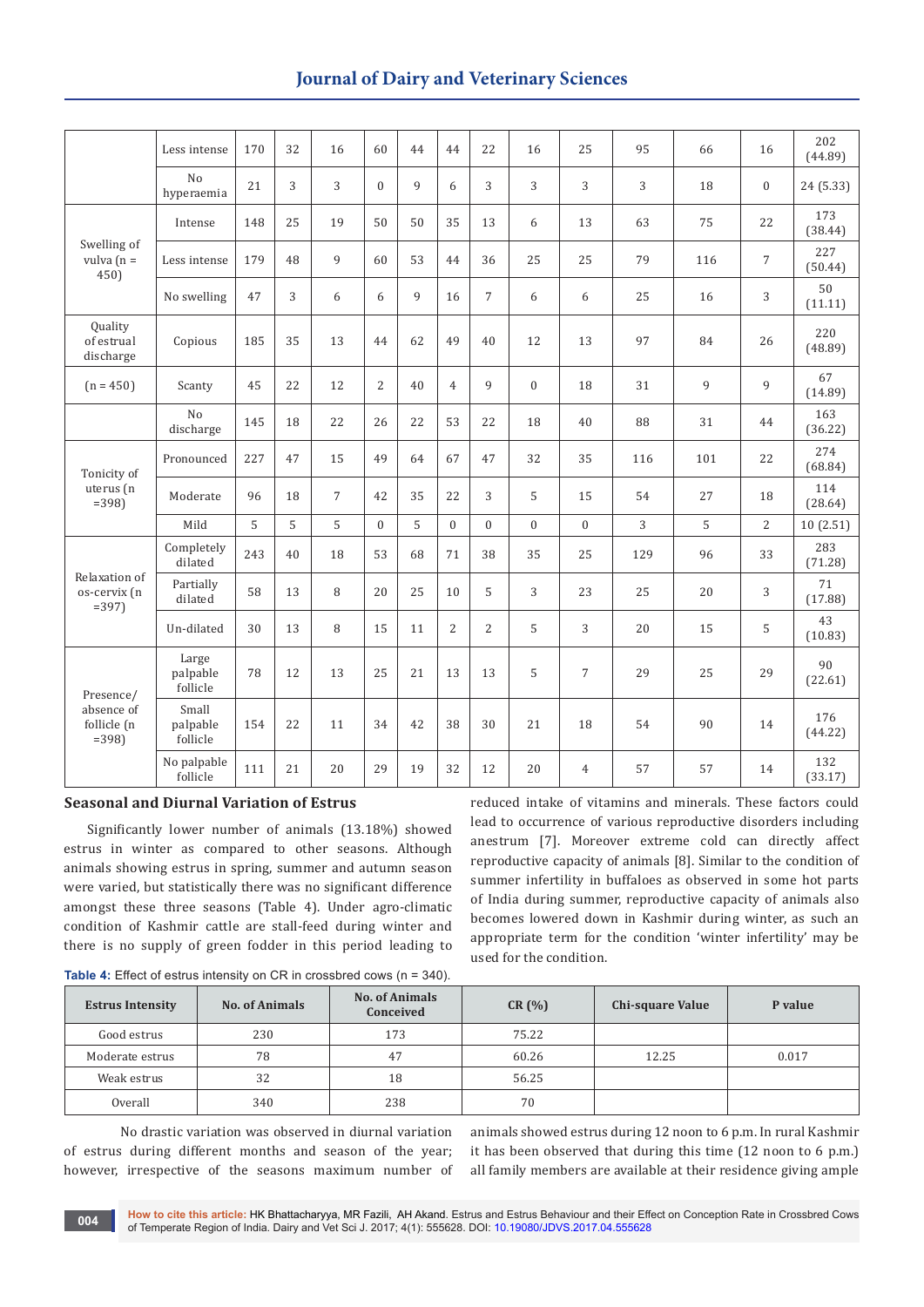opportunity for close watching of their livestock and there by efficient heat detection, which is not possible in rest of the time due to either reluctance at night time or non-availability of members in morning half of the day. So proper education to the farmers is necessary regarding close observation of their estrous

cows and there by having ample opportunities for breeding of those cows. Earlier report indicated that estrus can be influenced by season of the year with more cows showing heat at night during hot weather and more heat at day during cold weather [1].

**Table 5:** Occurrence in the seasonal and diurnal variations of estrus (n = 721).

| <b>Season</b>      | <b>Months</b> | 6 am-12 noon   | 12 noon-6 pm | $6$ pm- 12 night | 12 night $-6$ am | <b>Overall</b> |
|--------------------|---------------|----------------|--------------|------------------|------------------|----------------|
|                    | June          | 16             | 27           | 14               | 23               | 80             |
|                    | July          | 16             | 22           | 20               | 21               | 79             |
| Summer $(n = 210)$ | August        | 11             | 19           | 5                | 16               | 51             |
|                    | Overall       | 43 (5.96%)     | 68 (9.43%)   | 39 (5.41%)       | 60 (8.32%)       | 210 (29.13%)   |
|                    | September     | 16             | 19           | 16               | 14               | 65             |
|                    | October       | 21             | 22           | 8                | 8                | 59             |
| Autumn $(n = 188)$ | November      | 10             | 32           | 7                | 15               | 64             |
|                    | Overall       | 47 (6.52%)     | 73 (10.12%)  | 31 (4.30%)       | 37 (5.13%)       | 188 (26.07%)   |
|                    | December      | 7              | 8            | 8                | 9                | 32             |
|                    | January       | $\overline{7}$ | 16           | $\overline{4}$   | 9                | 36             |
| Winter $(n = 95)$  | February      | 6              | 8            | $\overline{4}$   | 9                | 27             |
|                    | Overall       | 20 (2.77%)     | 32 (4.44%)   | 16 (2.22%)       | 27 (3.74%)       | 95 (13.18%)    |
|                    | March         | 14             | 18           | 11               | 21               | 64             |
|                    | April         | 15             | 23           | 13               | 17               | 68             |
| Spring $(n = 228)$ | May           | 15             | 35           | 21               | 25               | 96             |
|                    | Overall       | 44 (6.10%)     | 76 (10.54%)  | 45 (6.24%)       | 63 (8.74%)       | 228 (31.62%)   |

#### **Effect of Estrus Intensity on CR**

Overall CR was recorded as 70.00% and was almost similar to the earlier findings in this locality [3]. This value was higher than one reported in Hariana breeds of India. However, overall CR as high as 82 to 91 % was also reported in pure Holstein cows in Canada [9] . The cows included in our study belonged to uneducated rural farmers; so high CR observed in well organized farm is not expected here. Significantly higher CR (P: 0.017) was observed in animals showing good estrus (Table 5). Low CR was found in animals showing both moderate and weak estrus [10] recorded 0, 14.74 and 42.42% CR in animals showing weak, moderate and intense uterine tone respectively.

From the study it can be concluded that, bellowing (92.67%), restlessness/aggressiveness (90.22%) and mounting and/ or allowing mounting by other animals (80.44%) were found as most appreciable behavioural signs of estrus. The most appreciable physical signs of estrus recorded were tonicity of uterus (100%), hyperaemia of vulva (94.67%) and relaxation of os-cervix (89.17%). Significantly lower number of animals showed estrus during winter season as compared to other season of the year. Highest CR was recorded in the animals showing good estrus (75.22%) as compared to either moderate (60.26%) or weak (56.25%) estrus.

- **References**
- 1. [Jeffrey FK, Paul JK \(2007\) Estrus \(Heat\) Detection Guidelines.](http://extensionpublications.unl.edu/assets/pdf/g952.pdf)
- 2. Snedecor GW, Cochran WG (1994) Statistical Methods  $8<sup>th</sup>$  edition, Iowa [state University press, Iowa, USA pp 560](https://www.abebooks.com/STATISTICAL-METHODS-8TH-EDITION-GEORGE-SNEDECOR/20391855817/bd).
- 3. [Bhattacharyya HK, Fazili MR, Khan I, Bhat FA \(2010\) Fertility status](http://scialert.net/abstract/?doi=ajas.2010.56.63)  [of artificially inseminated crossbred cows of Kashmir valley. Asian](http://scialert.net/abstract/?doi=ajas.2010.56.63)  [Journal of Animal Sciences 4\(2\): 56-63.](http://scialert.net/abstract/?doi=ajas.2010.56.63)
- 4. Kumar A, Singh U, Inderjeet (2009) Fertility status of Hariana cows. Indian Vet J 86: 807-809.
- 5. Deshpande BR (1982) Oestrus and oestrous cycle In A Text book of Reproduction in Farm Animals (Theriogenology) by CR Sane, SN Luktuke, AS Kaikini, SB Kodagali, VB Hukeri, BR Deshpande, DP. Velhankar and VL Deopurkar 2nd Edition, Varghese Publishing House, Bombay India. pp 178.
- 6. [Bhattacharyya HK, Goswami BK, Barua PM, Chakravarty P, Biswas RK](https://www.cabdirect.org/cabdirect/abstract/20013019975)  [\(2000\) Behavioural and physical signs of oestrus in Assam Local Goat.](https://www.cabdirect.org/cabdirect/abstract/20013019975)  [Indian J Anim Reprod 21\(2\): 126-127.](https://www.cabdirect.org/cabdirect/abstract/20013019975)
- 7. [Wani NA, Buchoo BA, Khan MZ \(1999\) Treatment of longstanding](http://reprobiotech.ae/publication/wani-na-buchoo-ba-and-khan-mz-1999-treatment-of-long-standing-anoestrous-cows-a-clinical-study-skuast-journal-of-research-1-95-98/)  [anoestrus cows clinical study. SKUAST J Res. 1: 95-98](http://reprobiotech.ae/publication/wani-na-buchoo-ba-and-khan-mz-1999-treatment-of-long-standing-anoestrous-cows-a-clinical-study-skuast-journal-of-research-1-95-98/).
- 8. [Gordon I \(2005\) Reproductive Technologies in Farm Animals CABI](http://www.cabi.org/cabebooks/ebook/20043190616)  [Publishing London ISBN-10: 0851998623 :346](http://www.cabi.org/cabebooks/ebook/20043190616).
- 9. [Dohoo IR \(1983\) The effects of calving to first service interval on](https://www.ncbi.nlm.nih.gov/pmc/articles/PMC1790458/)  [reproductive performance in normal cows and cows with postpartal](https://www.ncbi.nlm.nih.gov/pmc/articles/PMC1790458/)  [disease. Can Vet J 24\(11\): 343–346](https://www.ncbi.nlm.nih.gov/pmc/articles/PMC1790458/).
- 10. Gunasekaran M, Singh C, Gupta AK (2008) Effect of estrus behaviour on fertility in crossbred cattle. Indian Vet. J. 85: 159-163.